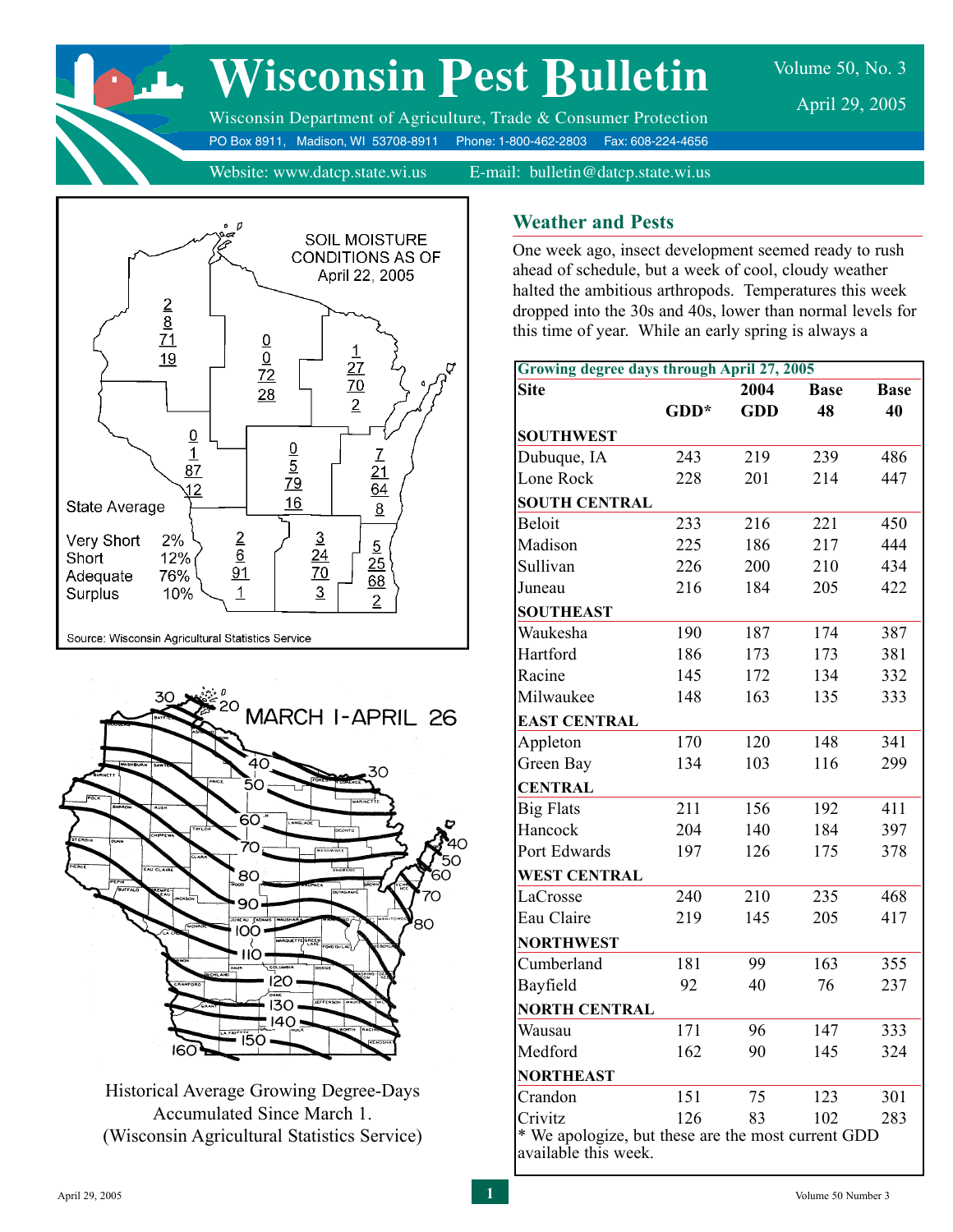welcomed event, pest survey staff embrace any delay that might allow a few extra days to prepare for the field season ahead. Weather conditions this week permitted the continuation of full-scale field operations, and despite the lower temperatures, alfalfa fields that did not sustain winter injury are flourishing.

Insect development is progressing at a normal rate for this time of year. So far, nothing out of the ordinary has been observed. Levels of pests in forage legumes were surprisingly low this week, but this trend won't last for long as the hatching of alfalfa weevil eggs is expected to get fully underway next week.

#### **Alerts**

**Soybean rust –** Seminole County, Georgia, is the first county outside of Florida to report Asian soybean rust in 2005, according to the USDA Public Soybean Rust Web site today. This is also the first 2005 report of rust found on soybean plants. The other three confirmations were found on kudzu, all in Florida.

The rust was found on volunteer soybeans in the southwestern, most county in Georgia, which is very close to the junction of the Alabama, Florida (panhandle) and Georgia state lines; east of Dothan, AL, and northwest of Tallahassee, FL.

The specific note from Georgia officials on the site says "Soybean rust confirmed on volunteer soybeans growing near Donalsonville (GA) in Seminole County. Also likely found on kudzu in same general area." Donalsonville is the county seat, located in the north central part of the county.

The USDA national commentary on the site says "scouting continues throughout the Southeast, with emphasis on kudzu and volunteer soybean."

The first confirmed findings of Asian soybean rust this year were all on kudzu plants in three Florida counties: Pasco, Hernando and Marion counties (in order of findings). Many counties in several southeastern states are marked "green" on the U.S. soybean rust observation map, denoting scouting with negative results or the planting of sentinel plots in those counties. (info from StopSoybeanRust.com)

#### **Looking Ahead**

**Alfalfa weevil –** Alfalfa weevil adults have grown increasingly active in the last week. Spring egg hatching is in progress in southern counties where very low numbers of second instar larvae were netted yesterday. Egg hatching is expected to escalate throughout southern Wisconsin next week. Scouting should commence at  $300$  GDD<sub>48</sub>.

**Black cutworm – The first "concentrated capture" of** nine moths in a two-night period occurred near Newark, in Rock Co., this week. Approximately  $310$  GDD $_{50}$ from now, newly emerged corn seedlings in that area will be vulnerable to cutting. See CORN section for current black cutworm pheromone trap catches at 21 southern Wisconsin locations.

**Meadow spittlebug –** The appearance of spittle masses in roadside grasses and hay fields is a sure sign that summer isn't far off. No masses were observed during this week's surveys, but look for a few to appear by next week.

**Alfalfa winter kill –** Considerable winter injury has now been reported or is apparent in fields statewide. A large percentage of the winter kill that has become noticeable throughout southern and central Wisconsin counties is probably due to ice sheeting that occurred in January after winter rain storms. See FORAGE section for more details.

**European corn borer –**Overwintered larvae are entering the pupal stage near Beloit, LaCrosse and Prairie du Chien, where  $246$  GDD<sub>50</sub> have accumulated. Expect the first moths of 2005 to appear in black light traps once 347 GDD $_{50}$  are reached.

**Redbanded leafroller –** Larvae are in the forecast for next week, as nearly all of the state approaches 167-228  $GDD<sub>50</sub>$ . Watchful orchardists in the southwest, south central and west central districts, where 200 GDD have been surpassed, should already be seeing RBLR larvae.

**Codling moth –** Expect the first flight of moths to begin in full next week, as 201-340 GDD $_{50}$  are reached in southern Wisconsin counties. Reports from apple insect trapping cooperators indicate flight may have started in Crawford and Dane Cos.

**Eastern tent caterpillars –** Larvae have begun to emerge in Rock Co. and the characteristic tents are now growing visible in wild cherry trees along county Highways 11 and 81. Tents observed earlier this week were still quite small, approximately the size of plum; larvae were approximately 2-3 mm in length.

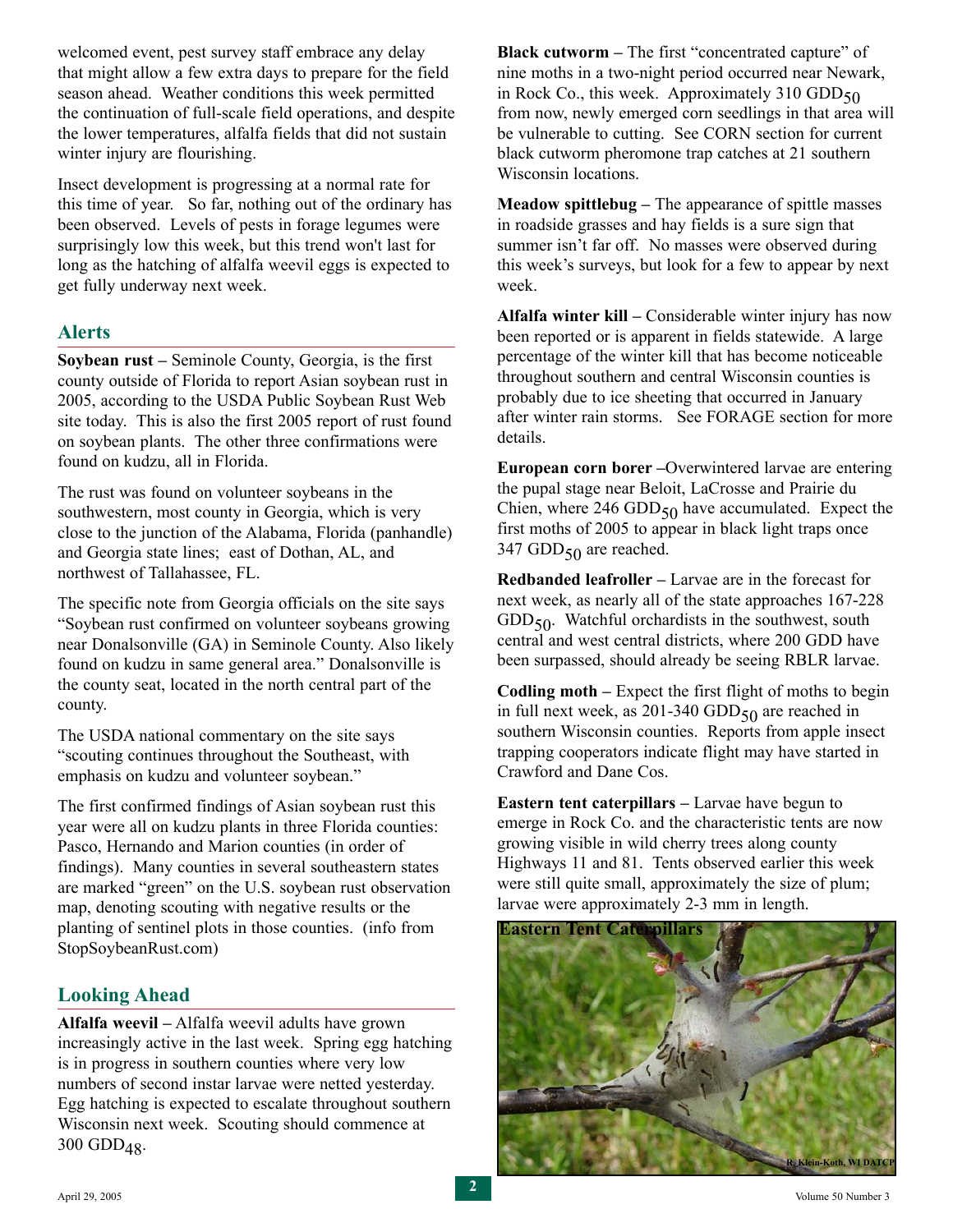## **Corn**

**Black cutworm --** Regular captures of moths over the last two weeks signal black cutworms have arrived and egg laying is underway. As soil temperatures continue to rise over the next two weeks, larval development will proceed at a more rapid rate. At 68°F, larval development takes 33 days to complete. Fourteen of those days are spent in the first three larval instars and larvae are too small to be much of a problem. The remaining 19 days are spent in the destructive 4th, 5th and 6th instars where larvae have grown large enough to cut through several corn seedlings in a single evening.

Determining when larvae have reached this detrimental larval instar is critical to corn growers, and this is where pheromone traps come in handy. After pheromone traps signal the arrival of the first moth, an event that occurred here in Wisconsin on April 9, traps need to be checked regularly to see when a "concentrated capture" of moths (nine moths in two-three nights) takes place. Black cutworm larvae are expected to begin feeding on and cutting corn plants with the accumulation of approximately 310 GDD $_{50}$  after an intense capture.

The first concentrated capture of 2005 was documented yesterday near Newark in southwestern Rock Co. Approximately 310 GDD $_{50}$  from now, newly emerged corn seedlings will be vulnerable to cutting. See the table below to see this week's pheromone trap catches at 21 southern Wisconsin sites.

| <b>Black Cutworm Trap Catches April 21-28</b> |              |                 |     |  |  |  |  |  |
|-----------------------------------------------|--------------|-----------------|-----|--|--|--|--|--|
| <b>Site</b>                                   | <b>BCW</b>   | <b>Site</b>     | BCW |  |  |  |  |  |
| Grant Co.                                     |              | Green Co.       |     |  |  |  |  |  |
| Benton                                        | $\mathbf{0}$ | Cadiz Springs   |     |  |  |  |  |  |
| Hazel Green                                   | 2            | W Monroe        |     |  |  |  |  |  |
| Sinsinawa                                     | 0            | E Monroe        |     |  |  |  |  |  |
| Dickeyville                                   | 0            | Juda            | 3   |  |  |  |  |  |
| Lancaster                                     | 0            | <b>Brodhead</b> |     |  |  |  |  |  |
| Lafayette Co.                                 |              | Rock Co.        |     |  |  |  |  |  |
| South Wayne                                   |              | Janesville      | 8   |  |  |  |  |  |
| Gratiot                                       | 0            | Avon            | 4   |  |  |  |  |  |
| <b>West Gratiot</b>                           |              | Newark          | 9   |  |  |  |  |  |
| Shullsburg                                    | 0            | West Beloit     |     |  |  |  |  |  |
| West Shullsburg                               | 0            | East Beloit     |     |  |  |  |  |  |
|                                               |              | Clinton         | 8   |  |  |  |  |  |

**European corn borer –** Pupation of overwintered 5th instar corn borer caterpillars is expected to commence in southwestern and west central Wisconsin in the week ahead. The process of pupation takes about ten days and the first moths should appear at  $347$  GDD $_{50}$ . Black light traps should be installed over the weekend to detect the first emerging corn borers of the season. Based on the exceptionally low fall population of corn borers in 2004, we expect the first flight of moths to be very light.

### **Soybeans**

**Soybean aphid –** As mentioned in previous issues, higher soybean aphid densities are in the forecast for 2005. Though it's still far too early to predict with accuracy, reports supporting the notion that soybean aphids are likely to become a major problem this summer continue to surface. A recent article on Agriculture Online website reported that entomologists found overwintering soybean aphids on buckthorn on the campus of Ohio State University in Columbus. "These newly discovered aphids suggest that aphids are overwintering successfully, and is the first suggestion that our predictions for the presence of aphids this summer might be on track," they said. This report may be the first indication that aphid predictions for the summer are on the mark. To read the full article visit the following site:

<http://www.agriculture.com/ag/story.jhtml?storyid=/templ> atedata/ag/story/data/agNews\_050405crAPHID.xml&catr  $ef = ag1001$ 



#### **Forages**

**Forage pest complex –** While alfalfa growth has been progressing at an expeditious rate this season, insect development in forage legumes has not been keeping pace. Grant, Green and Rock Co. hay fields are now 12-16" tall, and still very little insect activity was detected this week. Sweep net sampling in southern hay fields this week revealed trace to low populations of pea

aphid adults, alfalfa weevil adults and larvae, tarnished plants bug adults as well as a modest number of damsel bugs, a beneficial alfalfa inhabitant. Although alfalfa insect populations showed few signs of growth this week, several critical events are right around the corner.

**Alfalfa weevil –** Activity has been light so far, but at the

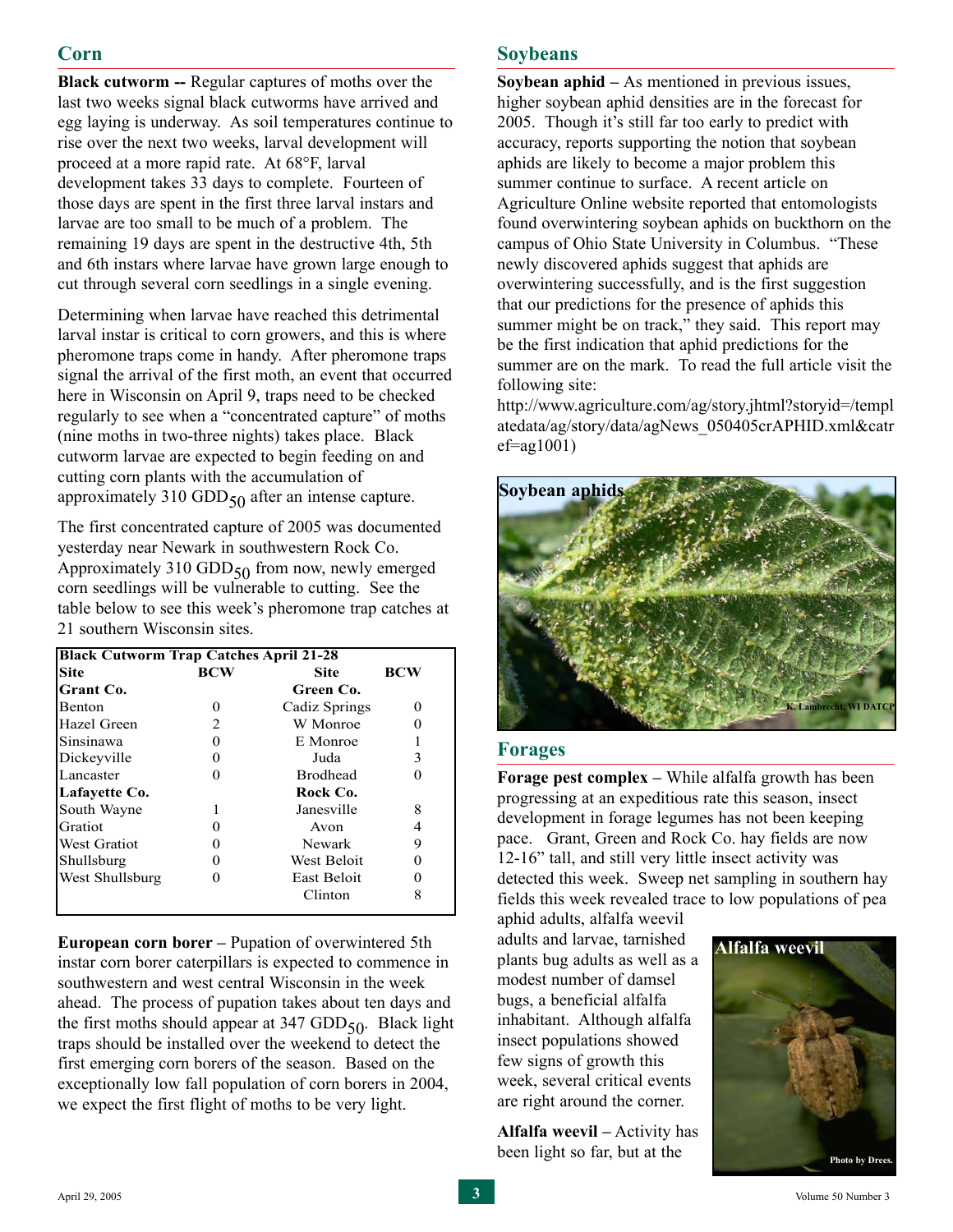| <b>Weevil Event</b> | <b>GDD</b>        | Location      | GDD         |
|---------------------|-------------------|---------------|-------------|
|                     | <b>(Base 48F)</b> |               | thru $4/27$ |
| Egg hatch           | 300               | Madison       | 225         |
| $1st - 2nd$ instar  | $301 - 438$       | <b>Beloit</b> | 233         |
| $3rd - 4th$ instar  | $439 - 595$       | Racine        | 145         |
| Pupa - Adult        | $596 - 810$       | LaCrosse      | 240         |

current rate of growing degree day accumulation, alfalfa weevil eggs should begin to hatch in portions of southwestern, south central and west central Wisconsin over the weekend, once  $200$  GDD<sub>48</sub> are reached. Low levels of larvae should be detectable throughout southern and portions of the central districts by the latter part of next week. At present, early field observations show a successful overwintering of adult weevils, suggesting a normal egg laying period may be expected. Plan to initiate scouting efforts at 300  $GDD_{48}$  and follow the GDD48 accumulations in the table on Page 1; these are listed specifically for the alfalfa weevil.

**Pea aphid –** Populations in south central and southwest alfalfa fields are in the range of 1-11 per 50 sweeps. There has been little change in the aphid population over the last week, though populations are apt to multiply swiftly in the next two weeks.



**Tarnished plant bug –** Low populations of adults, 4- 12 per 50 sweeps, were detected in  $10-14"$ south central

alfalfa fields this week. Sweep nets counts in this low range are inconsequential, but plant bug levels are likely to increase considerably as nymph production gets underway in the next week or two. Look for tiny nymphs to appear in hay fields by mid-May.

**Winter kill –** Winter conditions in 2004-2005 were apparently highly unfavorable for alfalfa stands. The combination of rainfall in January and frigid temperatures spelled disaster for a large portion of Wisconsin's alfalfa acreage. Winter damage reports continue to surface this week, and it is now evident that majority of Wisconsin fields have sustained at least some level of winter kill, ranging from spotty to severe. The April 25 issue of Wisconsin Crop Weather reported winter damage to alfalfa at 31% - none, 25% - light, 27% - moderate, and 17% - severe. Most of the damage to Wisconsin alfalfa is reportedly showing up in low spots where ice formation occurred, in old stands, and in fields that were harvested late last fall.

# **Vegetables**

**Common Asparagus Beetle –** The time to check asparagus for eggs of the Common Asparagus Beetle (CAB) is here. CAB egg laying occurs from 150-240  $GDD_{50}$ ; approximately half of the state has accumulated at least 150 GDD<sub>50</sub>. Eastern and northern regions should reach this point in the week ahead.

CAB adults are very recognizable, ¼" long blue-black colored beetles with cream colored spots. The larvae are less descript, and look like yellowish or cream-colored slugs with black heads. Adult asparagus beetles lay eggs in rows on emerging spears and ferns (see image below). Eggs hatch in about a week.

CAB may be confused with the Spotted Asparagus Beetle (SAB), but SAB usually does not become active for two more weeks, so any asparagus beetles found on asparagus right now will most likely be CAB. Also, SAB lays eggs only on the ferns, not the spears.

Scout plants during the afternoon when beetles are most active. Examine 100 crowns for beetle and eggs. Control may be warranted if 5-10% of plants are infested with adults or if 2% of spears have eggs. For pesticide recommendations, see UW-Extension Publication A3422, Commercial Vegetable Production in Wisconsin.



**Flea beetles –** In Wisconsin, flea beetles overwinter as adults in plant debris, grasses, fencerows and ditches and become active around 150-200 GDD50. Cole crops, spinach, beets, potatoes and eggplant all are suitable food plants for flea beetles. There are several types of flea beetles common to Wisconsin including the crucifer, eggplant, horseradish, pale-striped, potato, spinach, and striped flea beetle. All have large hind legs for jumping (much like a flea!), and range in size from 1/10-1/5 inch. Adults usually feed on the underside of leaves where they chew small circular "shotgun" holes.

Scout crops now and treat according to the following thresholds. (No thresholds have been determined for cole crops.) In beets, treat when beetles cause stand reduction on small plants. For horseradish, only treat if beetles are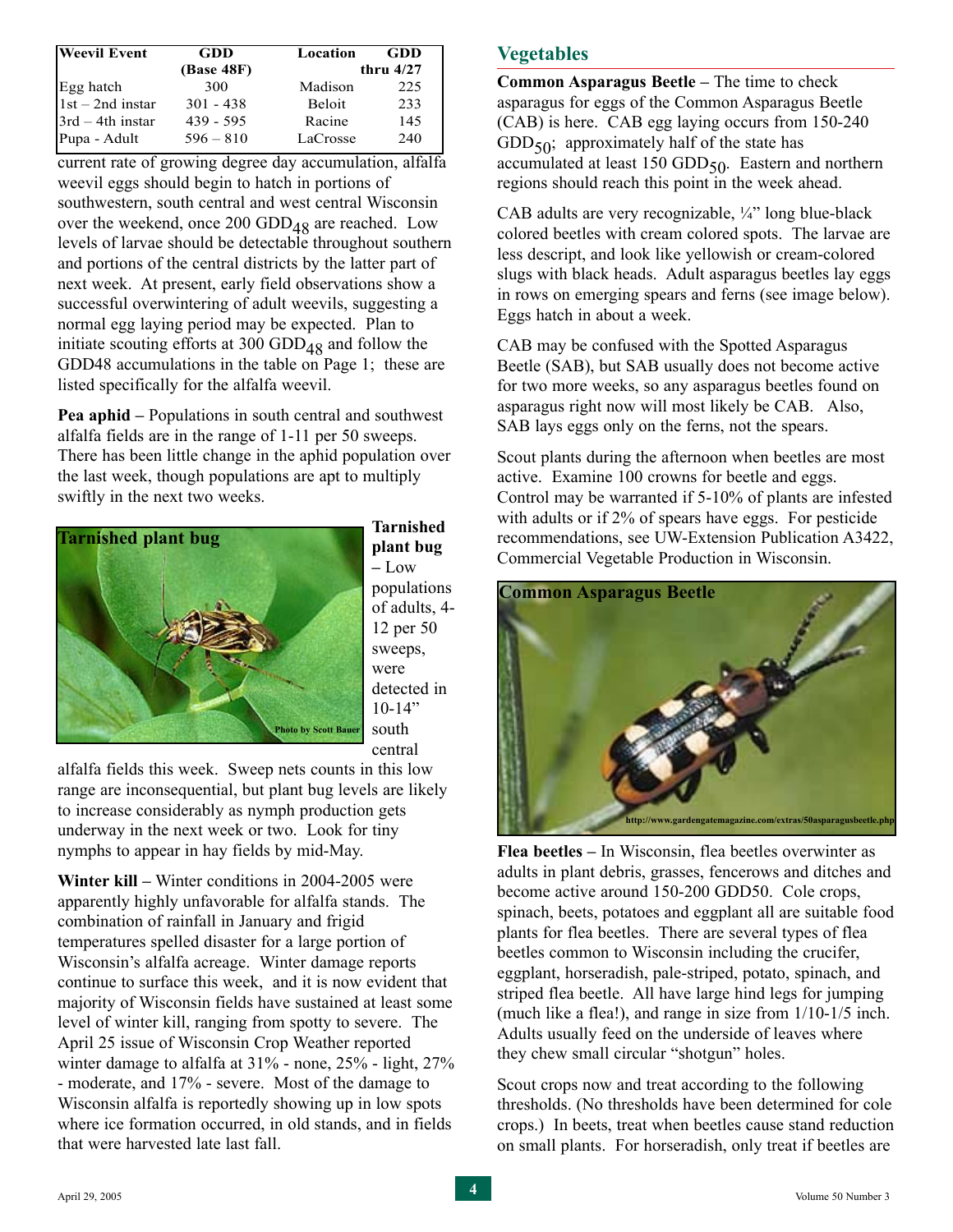| <b>MAGGOT DEGREE DAYS</b>                    |                                                       |     |     |  |  |  |  |  |
|----------------------------------------------|-------------------------------------------------------|-----|-----|--|--|--|--|--|
| As of April 28, 2005                         |                                                       |     |     |  |  |  |  |  |
| <b>Seed Corn Onion Maggot Cabbage Maggot</b> |                                                       |     |     |  |  |  |  |  |
|                                              | <b>Base 39F</b><br><b>Base 43F</b><br><b>Base 40F</b> |     |     |  |  |  |  |  |
| Boscobel                                     | 440                                                   | 397 | 307 |  |  |  |  |  |
| Prairie du Chien 479                         |                                                       | 434 | 340 |  |  |  |  |  |
| Milwaukee                                    | 310                                                   | 272 | 180 |  |  |  |  |  |
| Madison                                      | 415                                                   | 381 | 289 |  |  |  |  |  |
| <b>LaCrosse</b>                              | 463                                                   | 430 | 327 |  |  |  |  |  |
| Green Bay                                    | 286                                                   | 251 | 167 |  |  |  |  |  |
| Wausau                                       | 315                                                   | 287 | 208 |  |  |  |  |  |
| <b>Rhinelander</b>                           | 249                                                   | 227 | 151 |  |  |  |  |  |
|                                              |                                                       |     |     |  |  |  |  |  |

found in high numbers early in the season. For potato, treat when there are more than two beetles per sweep. For tomato, treat if there are more than two beetles per plant. For eggplants less than three inches high, treat if there are two beetles per plant. For three-to-six inch eggplants, treat if there are four beetles per plants. For eggplants taller than six inches, treat if there are eight or more beetles per plant.

#### **Forest and Landscape**

Weir's cushion rust – Last fall, nursery inspectors noted an increase in the number of Christmas tree fields infected with *Chrysomyxa weirii*, an organism commonly known as Weir's cushion rust. This disease was first diagnosed in Wisconsin in 2002 and is common in both eastern and western United States.

This disease is of great concern because of its ability to easily spread in the spring by windblown spores infecting surrounding spruce. Nursery stock that is sold must be free of this disease; infected stock will be held by inspectors. Treatment actions to control Weir's cushion rust are strongly recommended.

Weir's cushion rust is characterized by several recognizable symptoms. Infected needles develop yellow bands or spots that produce pustules in the spring and release bright orange spores that infect the new growth. Previously infected needles will turn brown and eventually fall off. Newly infected needles will develop yellow bands or spots during the summer.

Unlike other rusts, this fungus does not have an alternate host, making it particularly injurious to spruce trees. At times a preventative fungicide spray regime, using q fungicide product containing chlorothalonil, may be appropriate.

The most effective time to treat trees for Weir's cushion rust is quickly approaching. Preventative spraying of fungicides should start early, when only 10% of Colorado spruce buds have opened. A total of three applications are needed at seven-to-ten day intervals to effectively manage this disease. Fungicide treatments

will also help control rhizosphaera needlecast, another fungal problem for spruce. If treatment is delayed at bud break, the fungicide treatment will not be as effective. For more information visit the following sites: <http://www.uwex.edu/ces/wihort/gardenfacts/X1119.pdf>

<http://ppathw3.cals.cornell.edu/Trees/WeirCshRust.html>

<http://ctrees.cas.psu.edu/Diseases/spspiderrust.pdf>

**Sudden oak death (SOD) – DATCP inspectors have** begun a second year of survey for Phytophthora ramorum in 31 Wisconsin nurseries. In 2004, over 400 samples were collected from nursery growers and dealers in an effort to determine if this damaging, fungal-like disease had entered Wisconsin. No SOD positive samples were found last season.

In 2005 inspectors will concentrate on two genera that tend to be most susceptible to SOD and show the most conspicuous symptoms of this disease, Viburnum and Rhododendron. Survey efforts are being reinforced by Wisconsin DNR staff who will be conducting a parallel survey of areas surrounding the 31 nurseries targeted by this season's survey.

**Daylily rust** – Daylily rust has been found by an inspector from Missouri on daylilies originating from a Texas nursery dealer. No daylily rust has been confirmed in Wisconsin yet this season.

**Hosta virus X –** Hosta virus X has been found at nursery dealers in Minnesota, Missouri and Nebraska. In Missouri the infections were found on 'Honeybells' and 'Golden Tiara'. In Minnesota infections were found on: 'Golden Tiara', 'Blue Edger', 'So Sweet', 'Gold Standard', 'Sum and Substance', 'Regal Splendor' 'Venusta', 'Ventricosa', 'Aureo-marginata' and 'Patriot'. No findings of hosta virus X have been reported in Wisconsin.



#### **National and International Pest News**

**Sweetpotato Whitefly --** In March 2005, the first U.S. detection of the 'Q' biotype of *Bemisia tabaci* was found on poinsettia plants from a California nursery. This strain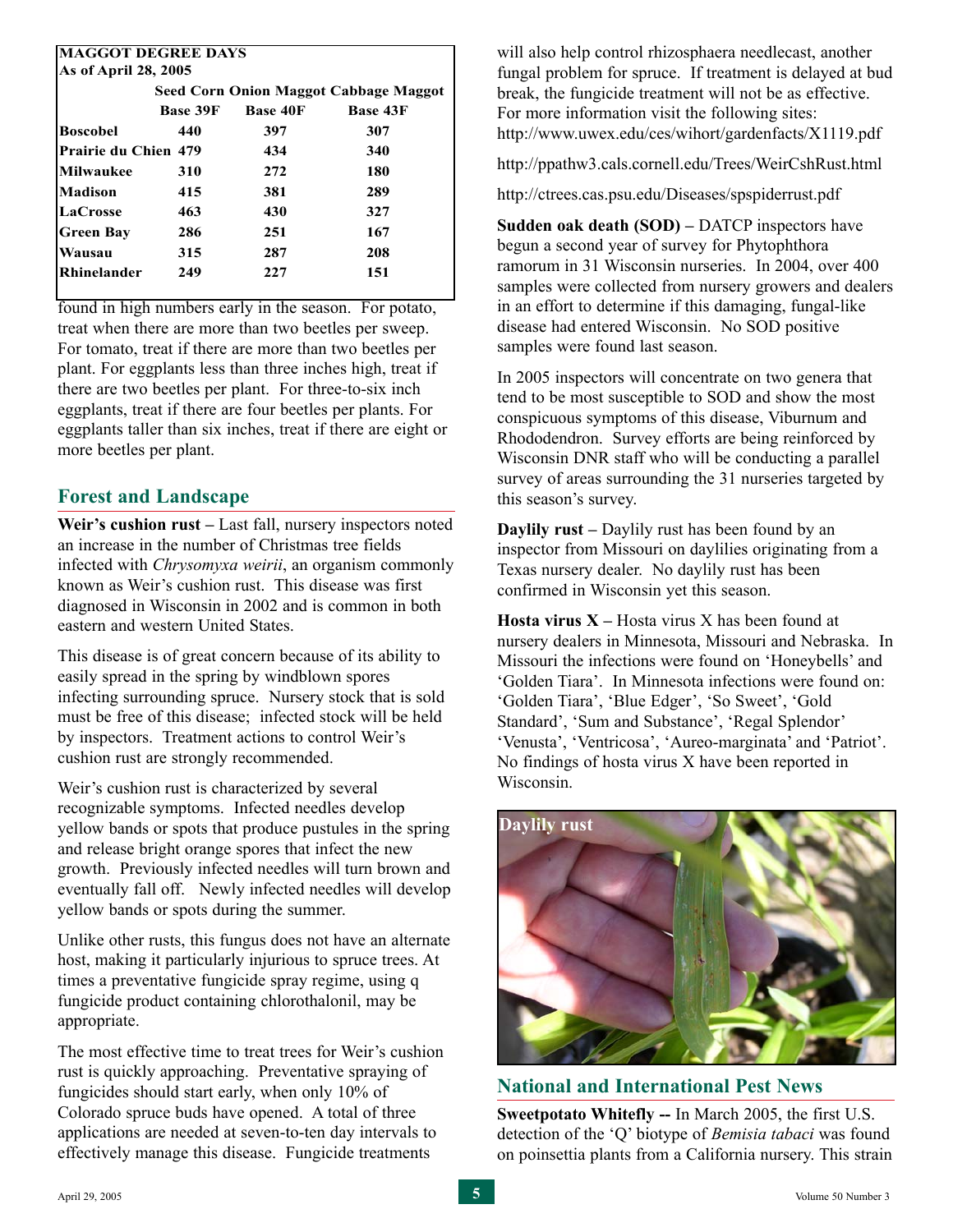

of whitefly displays resistance to pyriproxyfen and buprofezin and has reduced susceptibility to the neonicotinoid insecticides: imidicloprid, acetamiprid and thimethoxam. *Bemisia tabaci* and its biotypes have a host range of over 500 species of plants in 74 plant families. High population densities can cause death of seedlings, reduced vigor and defoliation. The biotypes are also known vectors of serious plant pathogenic Gemini viruses such as Tomato yellow leaf curl virus (TYLCV), Tomato mottle virus (TMoV) and Bean golden mosaic virus (BGMV).

For more information, see the following website: <http://www.doacs.state.fl.us/pi/enpp/ento/b.tabaci.html>

(NAPPO reporting service [http://www.pestalert.org\)](http://www.pestalert.org)

**Chrysanthemum White Rust (CWR)--** Limited Infestation in California – On December 1, 2004, *Puccinia horiana*, CWR, a pest of quarantine significance to the United States was suspected among growing plants of Dendranthema (florist's mum) in a nursery in Carpenteria, Santa Barbara County, California by Santa Barbara County Plant Pathologist. The California Department of Food and Agriculture (CDFA) confirmed the presence of CWR on December 2. On December 7, APHIS issued Emergency action notice (EAN) and began survey of the property on December 9. On December 15, the destruction of affected plants was completed in addition to mandated fungicidal treatments required by the management plan. A dooryard survey was conducted by CDFA and APHIS on December 16 with no findings of the disease in the environment. On February 8, during a routine plant pest nursery survey, a Santa Barbara plant pathologist again discovered new pustules on the same property which were confirmed as CWR on December 2, 2004. Further inspections and regulatory treatments were conducted by Santa Barbara County Agriculture Officials, CDFA, and APHIS Plant Protection and Quarantine personnel.

About 16,000 plants have been destroyed. Actions required under the Santa Barbara County hold order and the Federal EAN (inspections and eradication efforts) have been underway since the new discovery on

February 8. The infestation was considered limited in scope based on the number of infested plants detected. (NAPPO reporting service [http://www.pestalert.org\)](http://www.pestalert.org)

**Asian longhorned beetle quarantine lifted in parts of Chicago –** Following two years of beetle-free surveys, the ALB quarantine was lifted on select neighborhoods in the Chicago area, according to a news release from the Illinois Department of Agriculture.

The release states: *The quarantine lifted on areas including Ravenswood, Kilbourne Park, Park Ridge, Bensenville and Loyola indicate that there has not been an ALB sighting in those districts in at least two years. This action reduces the ALB regulated areas in Illinois from approximately 35–square–miles to nine–square–miles, covering the area around Chicago's Oz Park, where three infested trees were detected in 2003. The Oz Park quarantine zone is bordered by Addison Street to the north, Damen Avenue to the west, Chicago Avenue to the south and Lake Michigan to the east.* 

*The lifting of these quarantines permits the free movement of potential beetle host materials, including firewood, lumber and nursery stock. Trees in the former quarantine areas will continue to be inspected annually.* 

*"While deregulation of the ALB quarantine zones in Cook and DuPage counties is a great sign that our efforts to depopulate the beetle are effective, we cannot let up on our surveillance and outreach efforts," said Christine Markham, National ALB Program Director,- - - USDA.USDA-APHIS "The citizens of the state have greatly assisted government agencies by diligently reporting beetle sightings as well as suspected beetle tree damage which has lead to the successful detection and control of this pest and we ask them to continue to watch out for and report signs of infestation."Trees in the former quarantine areas will continue to be inspected annually, Restrictions will still apply to the quarantine area around Chicago's Oz Park, which is bordered by Addison Street to the north, Damen Avenue to the west, Chicago Avenue to the south and Lake Michigan to the east.* 

*Since initial detection of the ALB on June 13 of 1998, 1,770 infested trees have been found and removed from northeastern Illinois and over 2,682 non-host trees have been replanted. More than 91,644 trees were treated in 2004 with insecticide as a protective measure against potential infestation development.*

The Oz Park area remains under quarantine, as do all areas of infestation in New York, New Jersey and Toronto, Ontario. The lifting of the quarantine is a prelude to a declaration of eradication, which requires a longer period of pest-free status.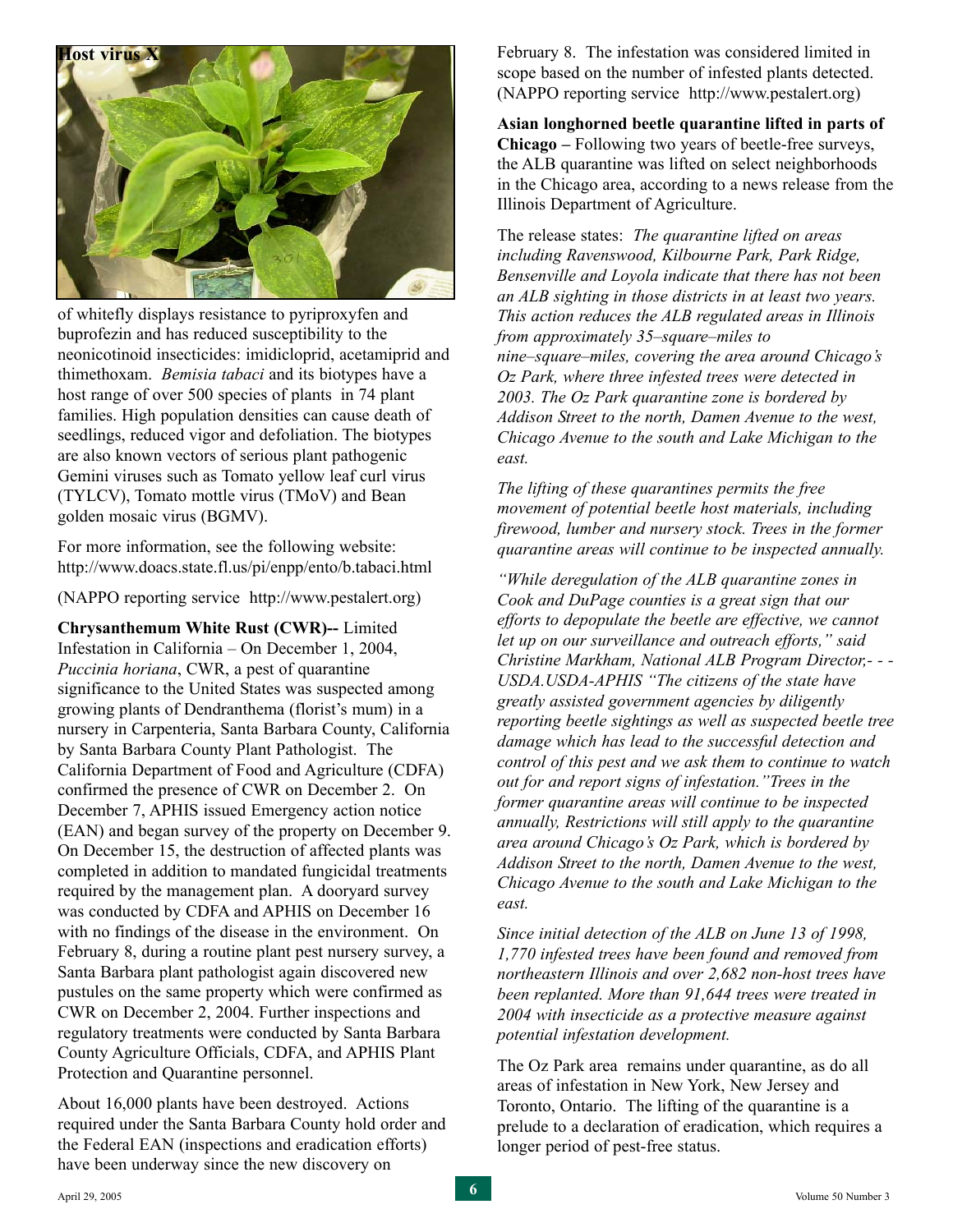# **Gypsy Moth**

**Gypsy moth program -** Trapper training will take place the weeks of May 16th and 23rd in Hayward, Black River Falls and Madison. Part of the training will include training on GARMIN V GPS units. These units are used to mark the location of every trap set. There will be approximately 38,000 traps set this year in Wisconsin. Trap locations are pre-numbered from the database and are not randomly assigned. Trappers are instructed to set the trap within one-half mile of the predetermined location. Once the trapper selects a tree and sets the trap, he/she writes a written description of the trap's location and marks the location using the GPS unit. Using GPS units allow us to make maps directly from computer files, greatly speeding up the mapping process.

Most traps are set along the right-of-way of roads but in some cases trappers need to go on private property. Trappers are instructed to ask for permission to set the trap or leave a notice at the landowners' home with information about where the trap was set. If landowners object to having the trap on their property or want it moved, they can call the GYPSY MOTH HOTLINE to request it to be removed or taken down. We appreciate landowner cooperation in allowing this program to set traps on private property.

Traps will be set at densities of one trap per sq. mile in the non-quarantined counties of western Wisconsin, one trap per four sq. miles in the central quarantine counties and one trap per nine sq. miles in the eastern quarantine counties. In areas where we think a gypsy moth population is brewing, trap densities of four traps per sq. mile and nine traps per sq. mile are used. These densities are also used to evaluate treatment blocks.

If you have any questions about the GYPSY MOTH PROGRAM, please call our hotline at 1-800-642-MOTH or visit our website at:

<http://www.datcp.state.wi.us/arm/environment/insects/gy> psy-moth/

#### **Fruit**

**Spotted tentiform leafminer –** According to the STLM growing degree day model, the first flight of moths should have peaked as far north as Green Bay, and wherever 150 GDD $_{50}$  have accumulated. Growing degree day a buildup has been considerably slower in southeastern Wisconsin this spring where the first STLM flight is expected to peak over the weekend. The passing of the first peak flight of moths means larvae are hatching and the critical window for treatment of STLM sap-feeder mines is fast approaching. Scout for mines on the undersides of leaves this week. The first leafmines

of the season should become visible around 329-403  $GDD_{50}$ .

**Codling moth –** The first flight of moths is beginning in the south, as we approach  $201-340$  GDD $_{50}$ . Moths were reported from Gays Mills, Montello and West Madison this week. Look for trap counts to increase in the week ahead. As codling moths begin appearing in pheromone traps, cooperators should monitor closely for the first sustained flight of five male moths. Control treatments are most effective when applied  $250$  GDD $_{50}$  after the "biofix."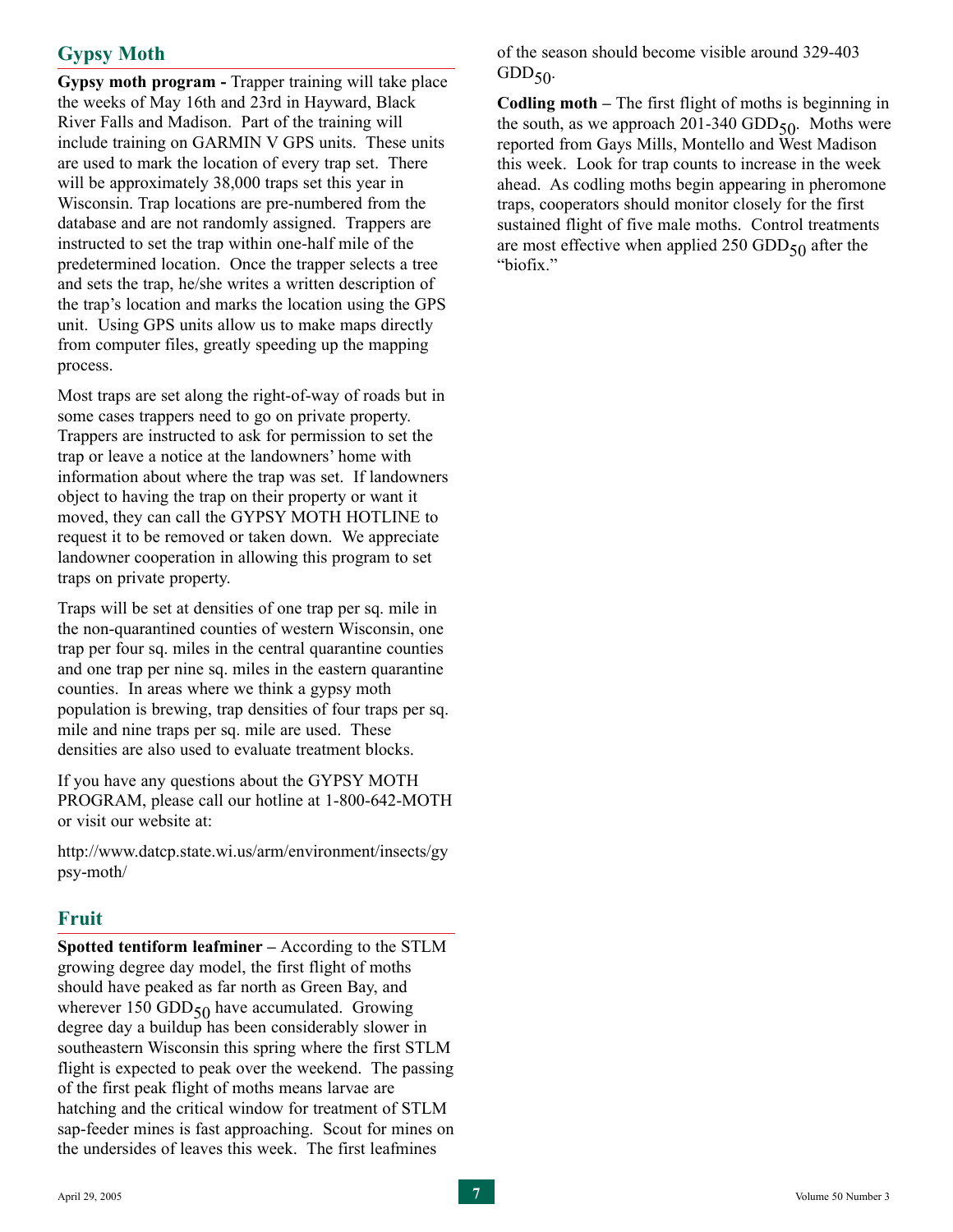

**The children's page--color the snail!**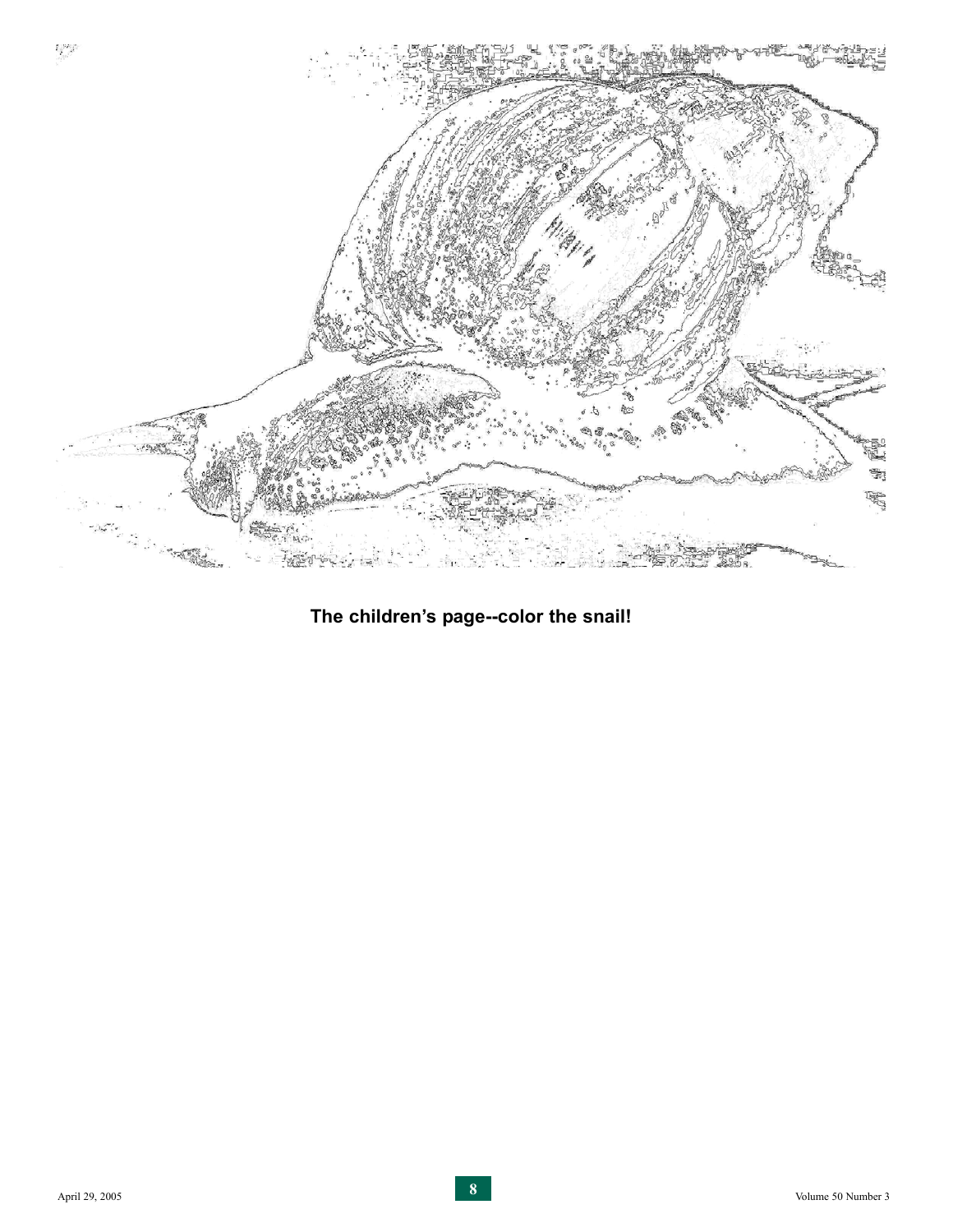| <b>APPLE INSECT TRAPPING RESULTS</b> |               |                  |                  |                  |                  |    |  |
|--------------------------------------|---------------|------------------|------------------|------------------|------------------|----|--|
|                                      | Date          | <b>STLM</b>      | <b>RBLR</b>      | CM               | <b>OBLR</b>      | PC |  |
| Crawford Co.                         |               |                  |                  |                  |                  |    |  |
| Gays Mills-1                         | $4/16 - 4/24$ | 225              | 38               | $\,1$            | 5                |    |  |
| Gays Mills-W2                        | $4/18 - 4/24$ | 150              | 8                |                  | 9                |    |  |
| Richland Co.                         |               |                  |                  |                  |                  |    |  |
| <b>Hill Point</b>                    | $4/20 - 4/26$ | 160              | 9                |                  |                  |    |  |
| Richland Center-E                    | $4/20 - 4/27$ | 92               | 31               | $\boldsymbol{0}$ |                  |    |  |
| Sauk Co.                             |               |                  |                  |                  |                  |    |  |
| Baraboo                              | $4/20 - 4/27$ | $\boldsymbol{0}$ | 18               | $\boldsymbol{0}$ |                  |    |  |
| Dane Co.                             |               |                  |                  |                  |                  |    |  |
| Deerfield                            | $4/20 - 4/26$ | 1                | 26               | $\boldsymbol{0}$ | 4                |    |  |
| W Madison                            | $4/22 - 4/27$ | 3                | $\theta$         | $\mathbf{1}$     |                  |    |  |
| Dodge Co.                            |               |                  |                  |                  |                  |    |  |
| Brownsville                          | $4/22 - 4/28$ | 48               | $\overline{4}$   |                  | $\boldsymbol{0}$ |    |  |
| Green Co.                            |               |                  |                  |                  |                  |    |  |
| <b>Brodhead</b>                      | $4/21 - 4/28$ | $\boldsymbol{0}$ | 12               | $\boldsymbol{0}$ |                  |    |  |
| Ozaukee Co.                          |               |                  |                  |                  |                  |    |  |
| Mequon                               | $4/22 - 4/28$ | 200              | 15               | $\boldsymbol{0}$ |                  |    |  |
| Racine Co.                           |               |                  |                  |                  |                  |    |  |
| Raymond                              | $4/22 - 4/29$ | 32               | 83               | $\boldsymbol{0}$ | $\overline{2}$   |    |  |
| Rochester                            | $4/21 - 4/28$ | 500              | 58               | $\boldsymbol{0}$ |                  |    |  |
| Waukesha Co.                         |               |                  |                  |                  |                  |    |  |
| New Berlin                           | $4/22 - 4/29$ | 11               | 19               | $\boldsymbol{0}$ | $\boldsymbol{0}$ |    |  |
| Kenosha Co.                          |               |                  |                  |                  |                  |    |  |
| Burlington                           | $4/24 - 4/29$ | 500              | 17               | $\boldsymbol{0}$ | $\boldsymbol{0}$ |    |  |
|                                      | $4/16 - 4/23$ | >1000            | 85               | $*6$             | $\boldsymbol{0}$ |    |  |
| Pierce Co.                           |               |                  |                  |                  |                  |    |  |
| Beldenville                          | $4/23 - 4/29$ | $\boldsymbol{0}$ | $\boldsymbol{0}$ | $\boldsymbol{0}$ | $\boldsymbol{0}$ |    |  |
|                                      | $4/17 - 4/23$ | 5                | 15               | $\boldsymbol{0}$ | $\boldsymbol{0}$ |    |  |
| Spring Valley                        | $4/22 - 4/29$ | $\boldsymbol{0}$ | $\mathbf{1}$     |                  |                  |    |  |
| <b>Marquette Co</b>                  |               |                  |                  |                  |                  |    |  |
| Montello                             | $4/17 - 4/24$ | 396              | 33               | $\sqrt{5}$       | $\boldsymbol{0}$ |    |  |
| Fond du Lac Co.                      |               |                  |                  |                  |                  |    |  |
| Malone                               | $4/21 - 4/28$ | 10               | $\boldsymbol{7}$ | $\boldsymbol{0}$ |                  |    |  |

| <b>Black Light Trapping Results</b>                                                                                                                |               |          |                           |          |            |          |                |                |             |          |             |                  |
|----------------------------------------------------------------------------------------------------------------------------------------------------|---------------|----------|---------------------------|----------|------------|----------|----------------|----------------|-------------|----------|-------------|------------------|
| <b>Trap Site</b>                                                                                                                                   | Date          |          | <b>ECB</b> True AWFall AW |          | <b>BCW</b> | DCW      | <b>SCW</b>     | VCW            | <b>WBCW</b> | $CabL$   | <b>CelL</b> | <b>CEW</b>       |
| <b>Southwest</b>                                                                                                                                   |               |          |                           |          |            |          |                |                |             |          |             |                  |
| Lancaster                                                                                                                                          | $4/22 - 4/28$ | $\theta$ | 0                         | $\bf{0}$ | $\theta$   | $\theta$ | $\overline{0}$ | $\theta$       | $\Omega$    | 0        | $\theta$    | $\bf{0}$         |
| <b>South Central</b>                                                                                                                               |               |          |                           |          |            |          |                |                |             |          |             |                  |
| Arlington                                                                                                                                          | $4/15 - 4/28$ | $\theta$ | 0                         | $\theta$ | $\theta$   | 0        | $\theta$       | 0              |             | 0        |             | $\bf{0}$         |
| <b>West Madison</b>                                                                                                                                | $4/22 - 4/28$ | $\theta$ | 0                         | $\theta$ |            | $\Omega$ | $\theta$       |                |             |          |             | $\boldsymbol{0}$ |
| Mazomanie                                                                                                                                          | $4/22 - 4/27$ | $\theta$ |                           |          |            | $\theta$ | $\overline{0}$ | $\mathfrak{D}$ | $\Omega$    | 0        | $\Omega$    | $\mathbf{0}$     |
| Southeast                                                                                                                                          |               |          |                           |          |            |          |                |                |             |          |             |                  |
| Janesville                                                                                                                                         | $4/22 - 4/29$ | $\theta$ |                           | $\theta$ | $\theta$   | $\theta$ | $\mathbf{0}$   | $\theta$       | $\Omega$    | $\theta$ | $\Omega$    | $\mathbf{0}$     |
| North Central                                                                                                                                      |               |          |                           |          |            |          |                |                |             |          |             |                  |
| Wausau                                                                                                                                             | $4/22 - 4/29$ | $\Omega$ | $\Omega$                  | $\Omega$ |            | $\Omega$ | $\theta$       | 0              |             | 0        |             | $\mathbf{0}$     |
| <b>ECB</b> , European corn borer; AW, armyworm; <b>BC</b> W, black cutworm; <b>DCW</b> , dingy cutworm; <b>SCW</b> , spotted cutworm; <b>VCW</b> , |               |          |                           |          |            |          |                |                |             |          |             |                  |
| [variegated cutworm; WBCW, western bean cutworm; Cab L, cabbage looper; CelL, celery looper; CEW, corn ear worm                                    |               |          |                           |          |            |          |                |                |             |          |             |                  |